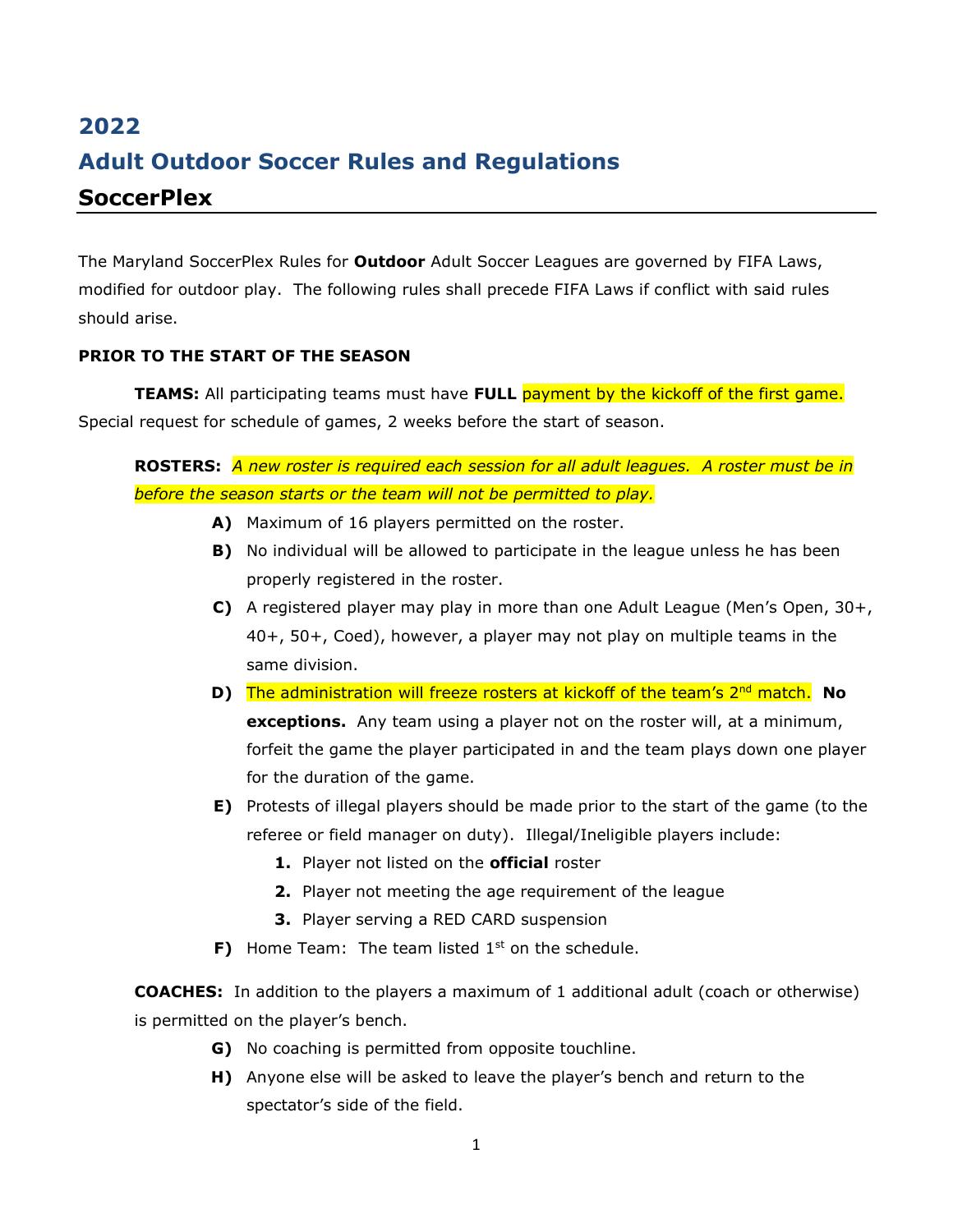#### **EQUIPMENT:**

**BALL:** Size 5 regulation soccer ball required. Must be provided by the HOME TEAM for each game.

## **FOOTWEAR:**

Standard molded cleats, turf shoes and flats are the only acceptable footwear.

#### **SHIN GUARDS:** Players **MAY NOT** participate **WITHOUT shin guards.**

**JERSEYS: Each player must have a PERMANENT number displayed on his/her jersey. The same number must also be denoted on the roster.** 

## **All field players shall wear jerseys of the SAME single uniform color**.

**JEWELRY:** Except for wedding bands, no jewelry (necklaces, piercings, earrings, bracelets, soft wristbands, hair bands etc.) are permitted to be worn on the field. Disciplinary action shall be taken against all offenders.

**OTHER:** Braces, splints, soft casts etc. must be approved by the referee prior to the start of the game. Referee has the final approval on all safety equipment worn during the game, provided it is not a danger to themselves or others.

## **NUMBER OF PLAYERS REQUIRED ON THE FIELD:**

### **Men's Open, Men's 30+ (7v7)**

*Maximum*: 6 field players + 1 goalkeeper *Minimum*: 5 players must begin, continue, and conclude each match

## **Men's 40+, Men's 50+ (8v8)**

*Maximum*: 7 field players + 1 goalkeeper *Minimum*: 6 players must begin, continue, and conclude each match

#### **Coed Open**

*Maximum*: 6 field players + 1 goalkeeper *Minimum*: 5 players must begin, continue, and conclude a match *Minimum of 2 males/females (excluding goalkeeper) on the field at all times. A team may begin, continue, and conclude a match with 1 male or female but the team must play with 4 field players + 1 goalkeeper.*

**DURATION OF PLAY:** There are two 25-minute halves with a 2-minute halftime. (No stoppage or time added to regulation games.)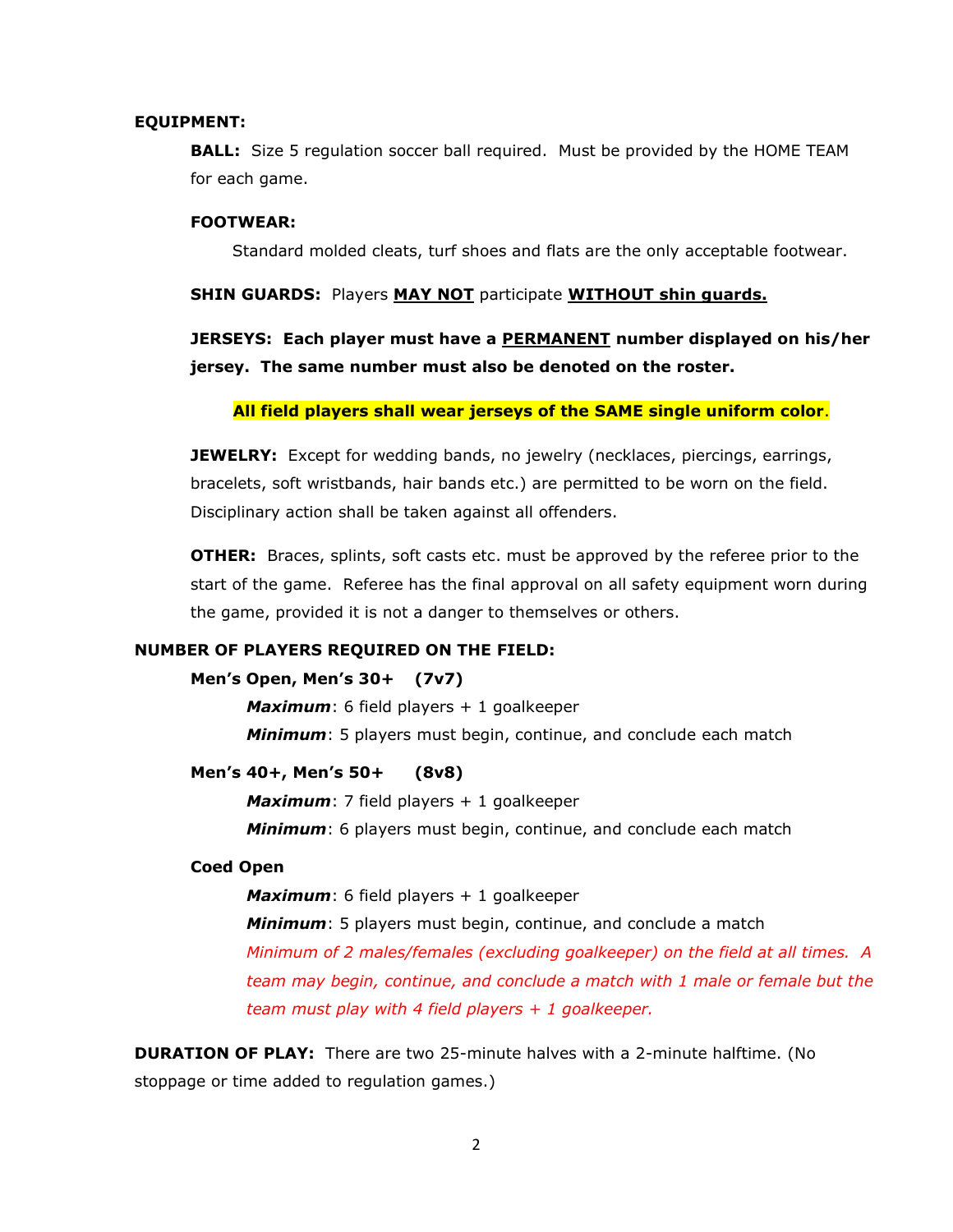The official will start the game clock as scheduled, but if either team has fewer than the minimum number of players a **five (5) minute grace period will be allowed** to produce the minimum required. (The clock runs during the grace period and time is not added to the end of the game.) If a team does not have the minimum number of players required after the grace period, a forfeit shall be awarded to the opposing team, with the resulting score registered as a 3-0 result.

**TERMINATED GAMES:** If the official must terminate a game due to weather or other necessary circumstances, the following rules shall apply:

> *I. If the game is terminated after the first half has been completed, the game will be considered a complete game and the score at the time the game is terminated will stand.*

> *II. If the game is terminated prior to the first half ending, the game will be rescheduled by the Maryland SoccerPlex staff at a later date and the score will revert to 0-0.*

**FORFEITED GAMES:** Forfeited games will be recorded as 3-0 scores and 3 points in the standings for the non-forfeiting team. A team that does not show up to a game or does not have the minimum number of players after the 5 minute grace period forfeits the game. In addition, any team walking off the field before the end of either half to protest a referee's decision or Maryland SoccerPlex policies, will forfeit the game, lose 3 points in the standings, and **may be banned from the league**.

**iii.** A team representative must call 24 hours in advance to let the SoccerPlex staff know of any team that won't make a scheduled match.

## **DURING THE GAME**

## **KICKOFF:**

The ball may be played in any direction on the first touch. A goal can be scored on the first touch.

## **SUBSTITUTIONS:**

Unlimited "on the fly" substitutions. Must occur at the halfway line and must not interfere with the flow of play. An indirect free kick shall be awarded for any improper substitution. Improper substitutions may result in a YELLOW CARD.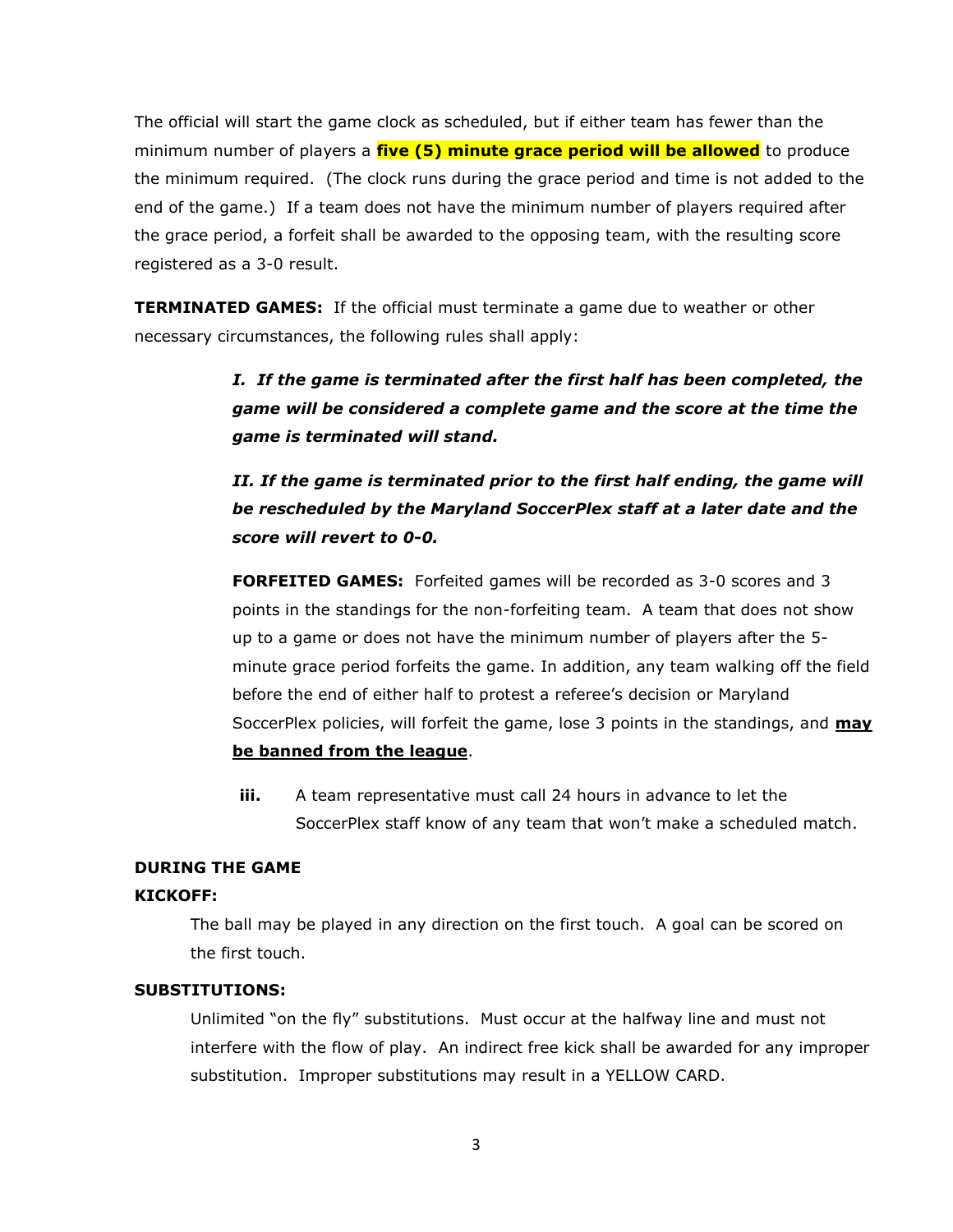**OFFSIDES:** There is **NO** offside in our outdoor league.

## **SLIDE TACKLING:**

Slide tackling an opponent is **not permitted** under any circumstance. (See rule for goalkeepers.) The minimum penalty will be a direct free kick awarded to the opposing team. Additional disciplinary action (including but not limited to a RED CARD and game suspension) may result for intentional, repeated, or violent slide tackling.

## **RESTART RULES:**

**The "6 Second Rule":** A restart must occur within 6 seconds of placing the ball for a free kick, corner kick, throw-in, or goal kick. Failure to do so will result in a caution and an indirect free kick for the opposing team at the spot, or if the spot in inside the penalty area, immediately outside the penalty area.

The **"5 Yard Rule":** Opposing players must give five yards on all direct kicks, indirect kicks, and corner kicks. Failure to do so may result in a re-kick. A **YELLOW CARD** may be awarded upon Referee's discretion.

# **SPECIFIC RULES FOR GOALKEEPERS:**

Punts and drop kicks are **not permitted**. The ball must be distributed by a throw, normal place kick or kick from a dribble.

Goalkeepers must release the ball within 6 seconds after gaining possession and returning to their feet.

Goalkeeper may NOT use his/her hands if the ball is intentionally passed (with their feet) to him by his own teammate.

Failure to abide by above stated rules will result in an indirect free kick immediately outside the penalty area.

Keepers may use unlimited steps to bring the ball to the boundary of the penalty area.

keepers are permitted to make a sliding save or slide tackle within the penalty area.

**INJURIES:** Any player who is bleeding must leave the field of play immediately.

**i.** Time will not be stopped for injuries. However, play will be stopped to allow the injured player to leave the playing field safely while time moves on.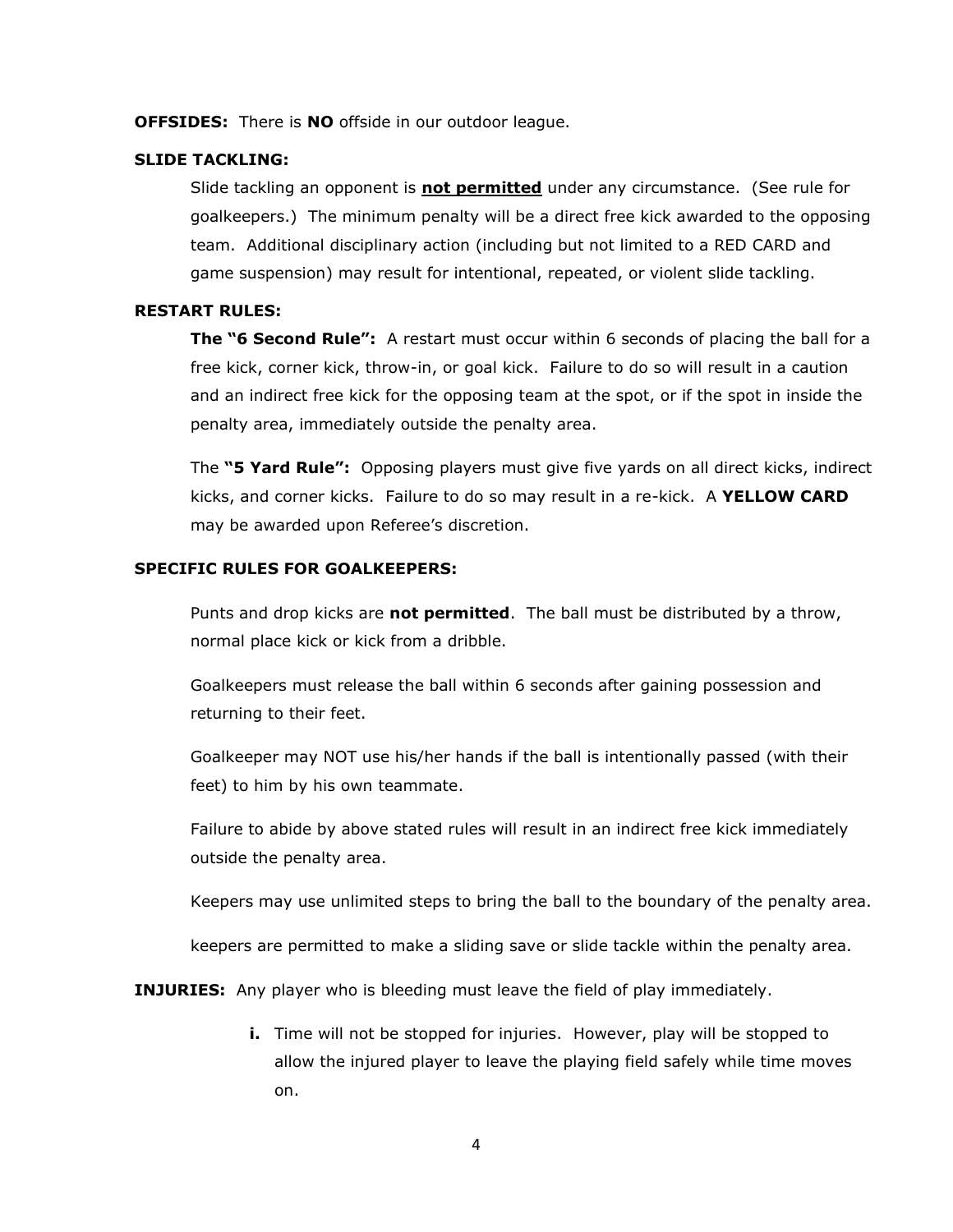**BALL OUT OF PLAY:** If the WHOLE ball has crossed the goal line or touchline, whether in the air or on the ground, the restart is a goal kick, corner kick or throw-in.

**PENALTY KICKS:** Players taking penalty kicks are limited to the players on the field as time expires.

The kicker is not limited to a one-step approach but must wait for the referee to blow his/her whistle to approach the kick.

# **POINTS SYSTEM AND PLAYOFFS**

**POINT SYSTEM:** Three (3) points for a win, 1 point for a tie, and 0 points for a loss.

There is no overtime in any Maryland SoccerPlex adult soccer games. Games tied at the end of regulation are recorded as ties.

**PLAYOFFS:** Only the top 4 teams with the most points at the end of the season will advance to the semi-final and finals rounds. All other teams in the division will play consolation games to finish out the season.

**TIEBREAKERS:** Ties for Playoff position and for Playoff participation will be broken down utilizing the criteria set forth below:

- Head-to-Head result
- Least amount of goals against in the season
- Most amount of goals scored in the season
- Lowest number of forfeits

**NO TIES:** Playoff games must result in a winner. In the event of a tie at the end of regular time in playoffs, there is NO OVERTIME. Teams go directly to penalty kicks. Three kickers from each team will be chosen from the players on the field at the end of regulation time. If still tied after 3 kickers, sudden death penalty kicks will commence.

• If there is still a tie and no more time to play, both team representatives can agree to a coin-flip to be conducted by the referee or a Maryland SoccerPlex staff to break the tie.

# **CONDUCT POLICY**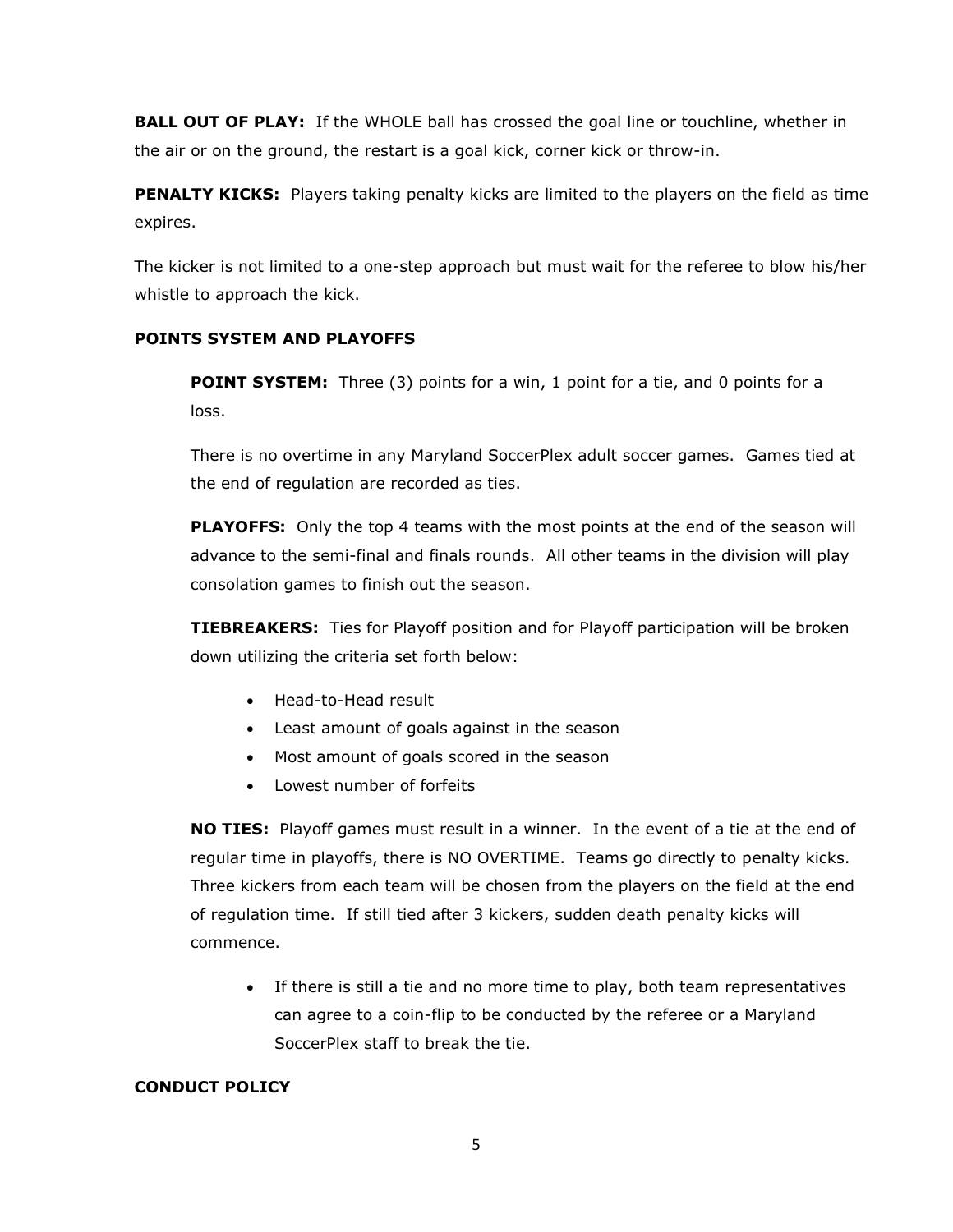**SPORTSMANSHIP:** Individuals are expected to play under control and within the rules of the game, and to the best of their ability will avoid causing injury to themselves and others using the facility.

**CARDS:** All cards given by referees are final and are not subject to protest.

- **YELLOW CARD:** Any player receiving a YELLOW CARD must return to their bench with a replacement for 2 minutes.
- **RED CARD:** A RED CARD will result in the ejection of the player for the duration of the match without replacement. A RED CARD can pertain to those on the field and those on the bench. Additionally:

The player receiving the RED CARD **must leave the playing area** and go to the parking lot, accompanied by a team representative when possible.

Failure to leave the playing area and go to the parking lot may result in the forfeit of the match for the player's team, suspension of the coach or team representative, or other disciplinary action.

> Further disciplinary action shall be taken against all players receiving RED CARD pursuant to the Rules below.

**COACHES/SUBSTITUTES/SUBSTITUTED PLAYERS:** Coaches, substitutes, and substituted players can be issued both YELLOW and RED CARDS and are subject to the same rules as the players on the field.

- In the event of a coach or bench players receiving a RED CARD, the team will play a man down for the remainder of the match and the coach/bench player will be asked to leave the playing area and go to the parking lot.
- A game will be terminated if a team has only four (4) or fewer players total for all divisions, and five (5) total for Men's 40+ and 50+ divisions.

**GOALKEEPERS:** Goalkeepers must serve their own penalties if issued a YELLOW or RED CARD.

**THE MARYLAND SOCCERPLEX HAS A "ZERO TOLERANCE" POLICY TOWARDS FIGHTING, OTHER VIOLENT PHYSICAL CONDUCT INCLUDING, BUT NOT LIMITED TO SPITTING, PUSHING, STRIKING, KICKING, AND WRESTLING ("VIOLENT PHYSICAL CONDUCT). ADDITIONALLY, WE HAVE A "ZERO"**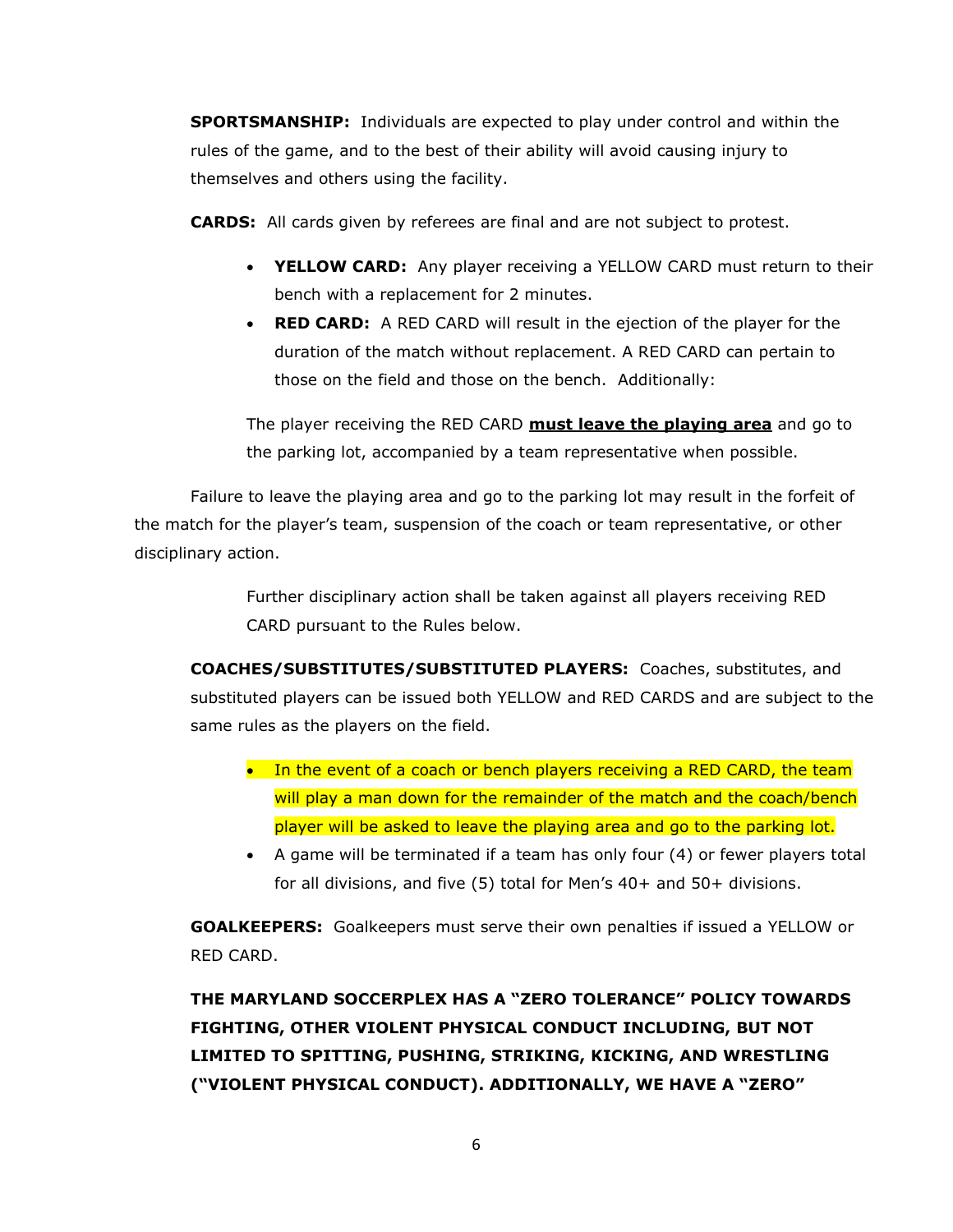**TOLERANCE POLICAY TOWARDS ABUSIVE OR THREATENING LANGUAGE, INCLUDING RACIAL SLURS, TO OTHER PLAYERS, COACHES, REFEREES AND SPECTATORS. ANY PLAYER FOUND ENGAGING IN VIOLENT PHYSICAL CONDUCT OR ABUSIVE /THREATENING LANGUAGE (AND, IN CERTAIN CASES, THE PLAYER'S TEAM) WILL BE DISCIPLINED PURSUANT TO THE RULES BELOW AND MAY FACE CIVIL OR CRIMINAL CHARGES.**

- **COACH/TEAM REPRESENTATIVE RESPONSIBILITY:** It is the responsibility of each player and the coach/team representative to control the conduct of the players on their team and to be aware of the status of their player's infractions. Failure to comply may result in further disciplinary measures that may include suspension of the team or the coach/team representative, and forfeiture of games played in.
- This includes use of illegal players those not registered properly on the team roster or not current with facility registration fees.
- Coach/Team representative are responsible for any player leaving the bench area and entering the field of play during a fight.
- Coach/Team representatives are responsible for the behavior of the spectators.

# **DISCIPLINARY PROCEDURE:**

The Maryland SoccerPlex will review incidents requiring possible disciplinary action within 5 business days of the incident and issue any of the following disciplinary measures in its sole and absolute discretion:

- Player suspension for a minimum of 1 or more games
- Player suspension from other Maryland SoccerPlex activities
- Player suspension for 1 or more years from Maryland SoccerPlex soccer activities and/or other Maryland SoccerPlex activities
- Player's team forfeit 1 or more games
- Player's team excluded from Playoffs
- Player's team suspended for remainder of the season and excluded from additional seasons, without refund
- Player or Player's team permanently excluded from Maryland SoccerPlex soccer activities and/or other Maryland SoccerPlex activities, without refund
- The Maryland SoccerPlex will review and consider, in its sole and absolute discretion, any written statement in the form of a letter or email from the manager, coach or representative of the offending player's team, if received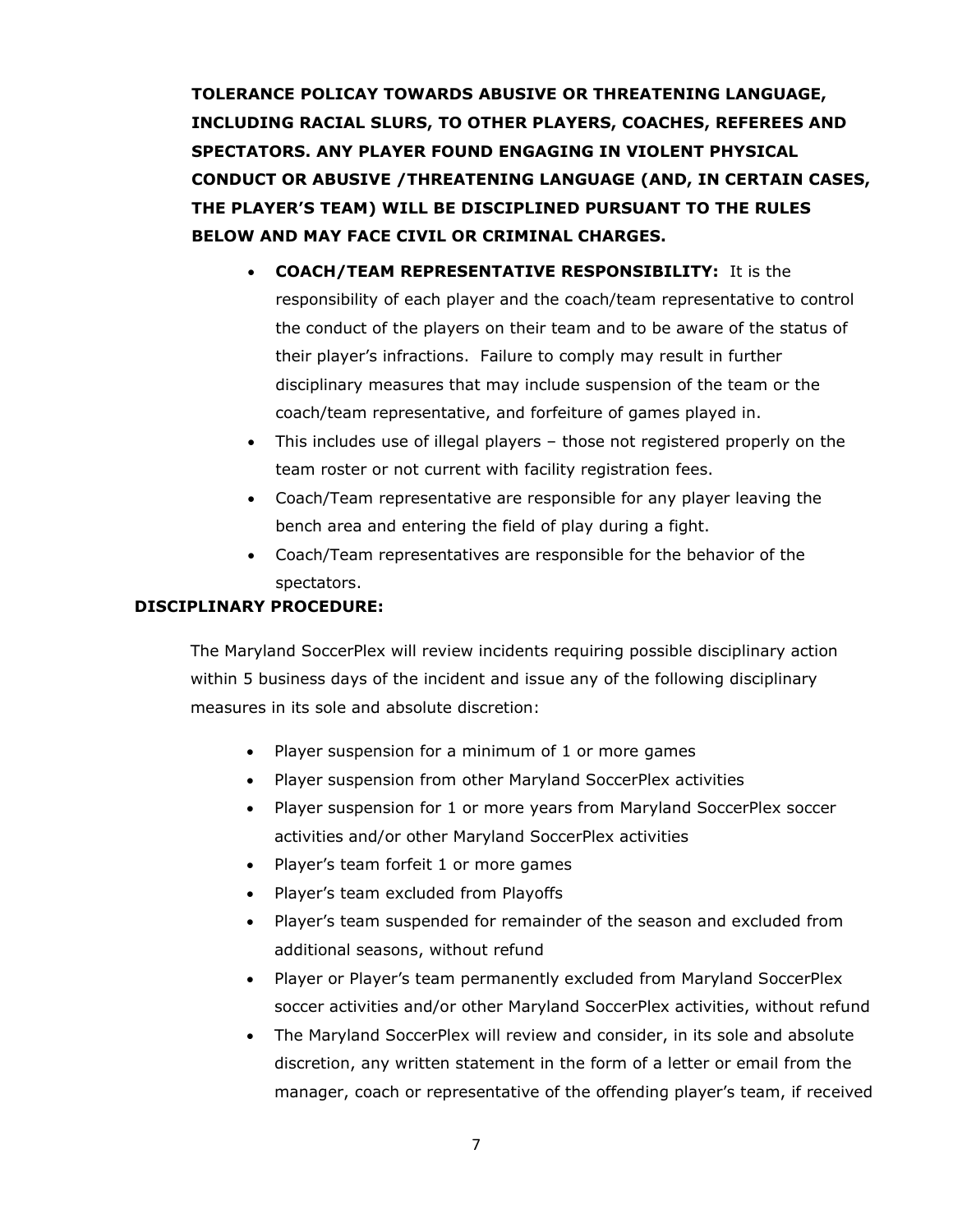within 24 hours of the incident giving rise to the possible disciplinary action and if accompanied with a \$50 non-refundable check made out to the Maryland Soccer Foundation. Only Reviews regarding violations of the laws of the game or these rules will be permitted

**MINIMUM DISCIPLINARY ACTIONS:** The Maryland SoccerPlex has established minimum disciplinary actions related to the following offenses. Nothing shall prevent the Maryland SoccerPlex from increasing the minimum disciplinary actions in their sole and absolute discretion.

**RED CARD:** Any player receiving a RED CARD shall be suspended for a minimum of 1 game plus suspended from all other Maryland SoccerPlex activities (including games in other leagues) until that 1 game suspension has been served.

**3 YELLOW CARDS:** Any player receiving 3 YELLOW CARDS in different games of a session will be suspended for a minimum of 1 game. Once the suspension has been served, the YELLOW CARD count for that player resets to 0.

**TWO SUSPENSIONS:** Any player that receives a second suspension in any session, or separate sessions during the year, (i.e. 2 RED CARDS, 1 RED CARD + 3 YELLOW CARDS, etc.) may be suspended from all Maryland SoccerPlex activities for 1 year or more.

# **VIOLENT PHYSICAL CONDUCT:**

- Any player that engages in Violent Physical Conduct will be suspended at a minimum from all Maryland SoccerPlex adult soccer activities for 1 year from the date of incident.
- Any team that accrues a second incident of Violent Physical Conduct during a session will be suspended at a minimum from the current session without refund and may also face exclusion from future sessions.
- Any incident that involves Violent Physical Conduct from more than 1 player on a team (i.e. player leaving the bench area to join a fight on the field, will result in the team receiving a suspension from Maryland SoccerPlex adult soccer activities for a minimum of 1 year from the date of incident, without refund.

8 **THREATENING OTHER PARTICIPANTS:** Any player, manager, coach, or spectator who verbally threatens another player, coach, official, another spectator, or Maryland SoccerPlex staff will be